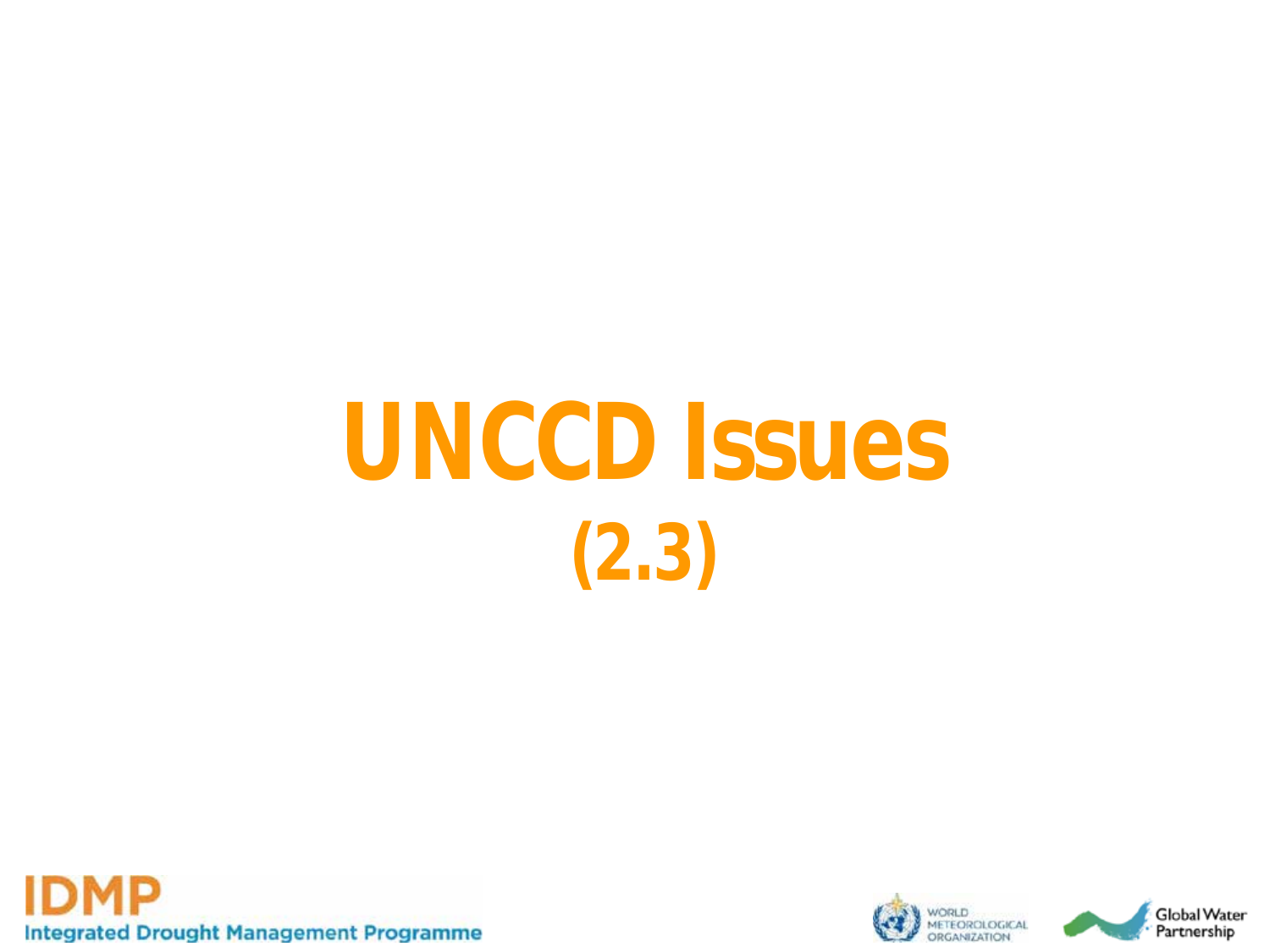# **UNCCD COP-14**

- **3 to Sep 2019 – New Delhi, India: 11 Sept – Drought Day**
- **IDMP involved in 4-5 side events Facilitate and conduct research on drought mitigation issues;**
- **Draft decision on Global Drought Indicator (SPI and WMO)**





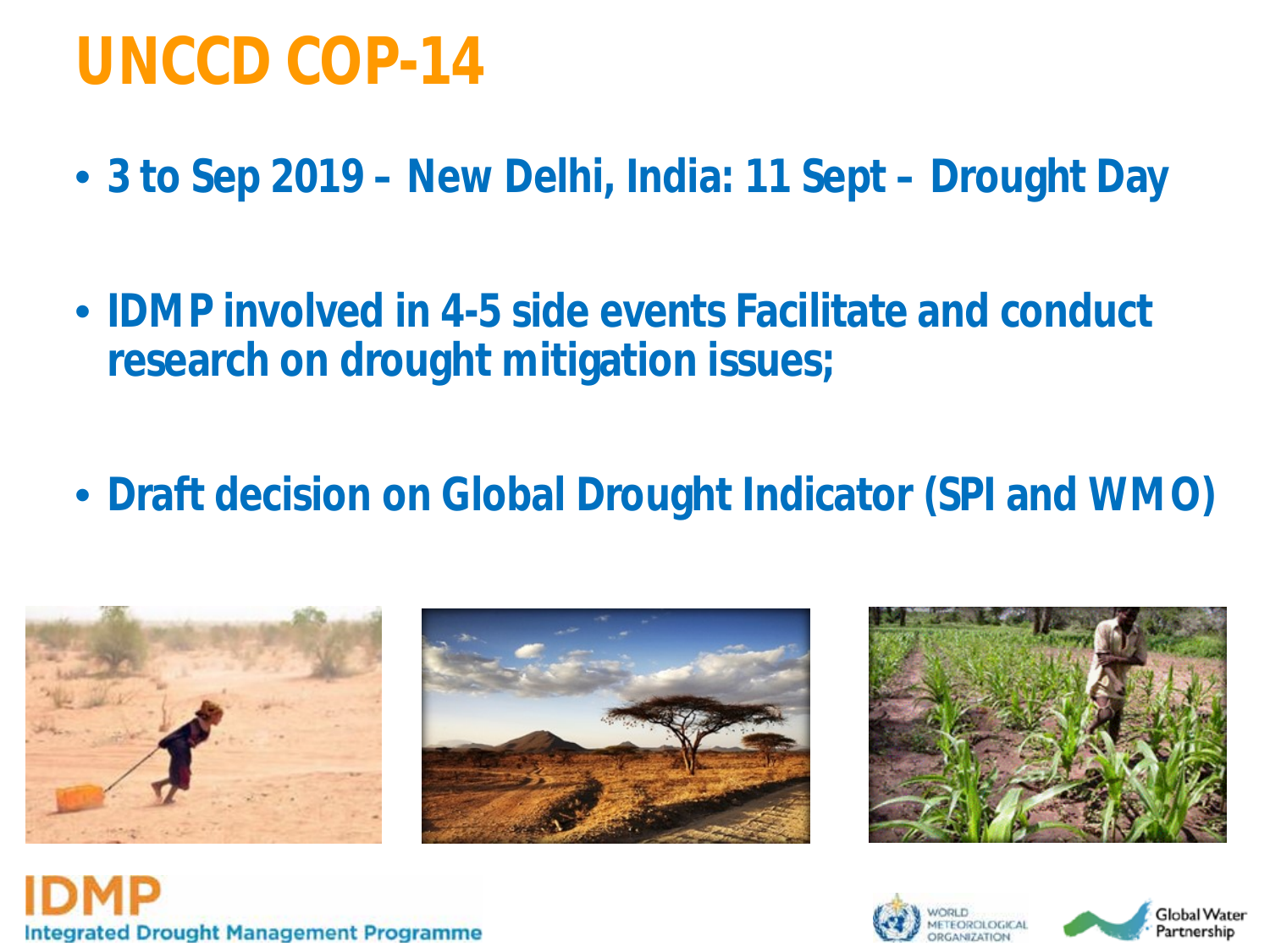#### q**Decision 29/COP.13**

"Requests the secretariat and appropriate UNCCD institutions and bodies, including the Science-Policy Interface, within their respective mandates to: (a) Implement the drought initiative **for the biennium 2018**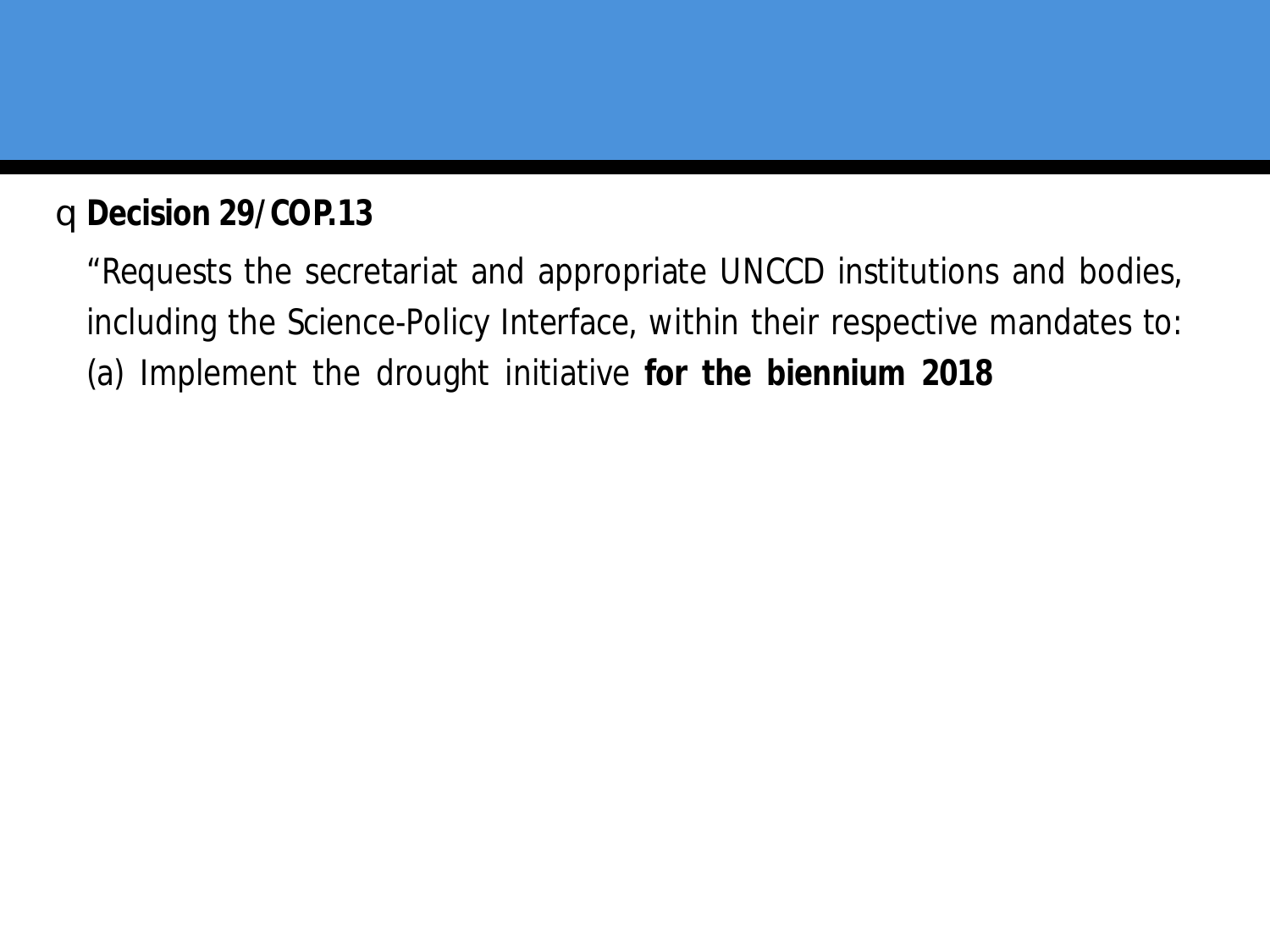# **Selection of Countries**

## $\blacksquare$  1<sup>st</sup> call: 44 countries

 $\Box$  2<sup>nd</sup> call: 27 countries

## **Criteria for Selection**

- i. Existence of an effective met system, providing data on climate, water and soil parameters as well as socioeconomic and hydrological<br>indicators to be able to identify the magnitude, spatial extent and potential impacts of droughts;
- ii.Commitment of the country to fully engage with the national expert to support the data collection process and facilitate national stakeholder consultations; &
- iii. Political commitment at the highest level to promote the adoption, dissemination and eventual use of the national drought plan.

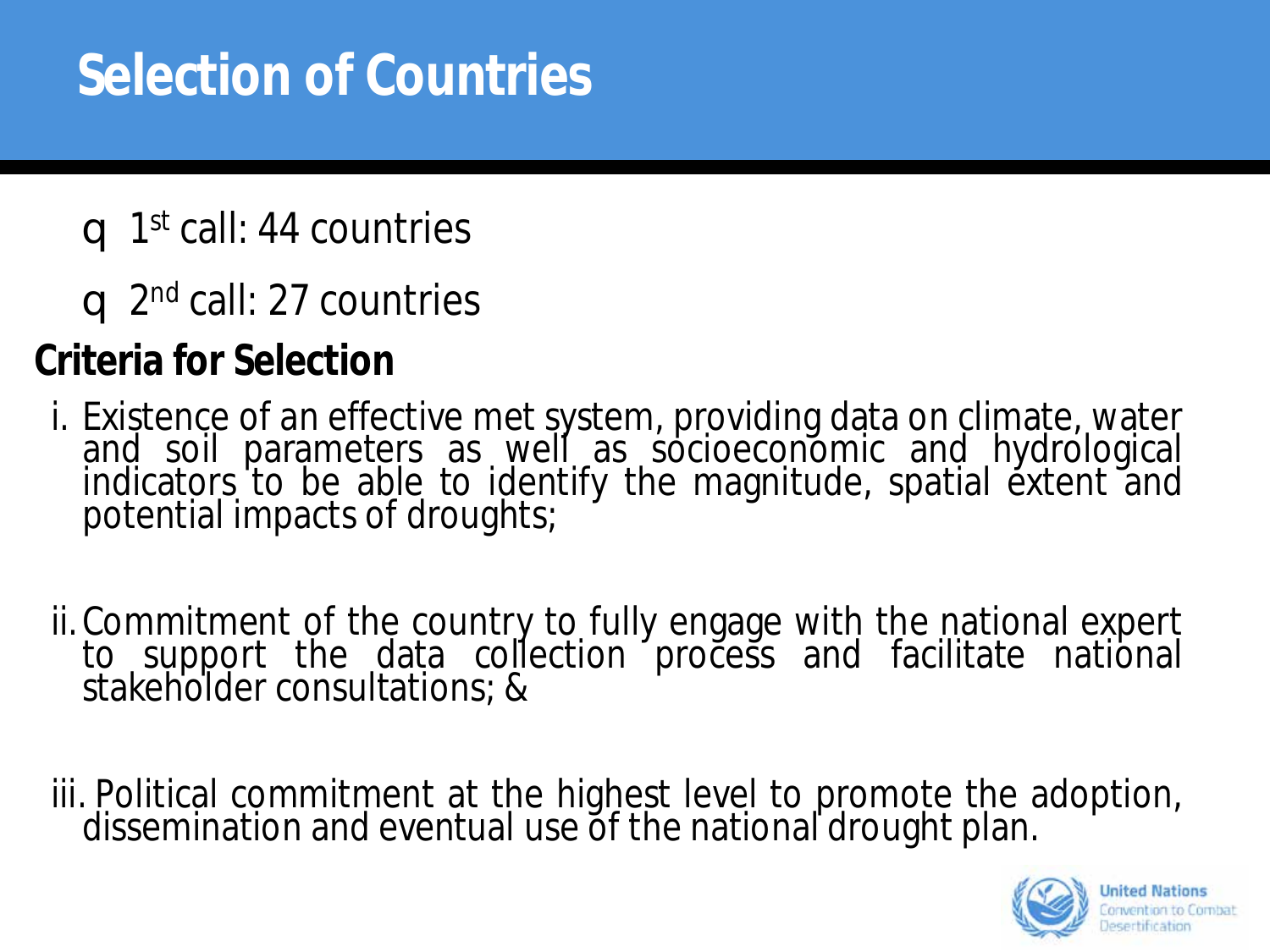## **44 Countries Participated in the Drought Initiative (Round I)…**

| <b>Region</b> | <b>Countries</b>                                                                                                                                                                                                                         | #              |
|---------------|------------------------------------------------------------------------------------------------------------------------------------------------------------------------------------------------------------------------------------------|----------------|
| Africa        | Algeria, Benin, Burkina Faso, Egypt, Ethiopia, Gabon, Ghana, Liberia,<br>Madagascar, Malawi, Nigeria, Niger, Rwanda, Sierra Leone, Sudan, The<br>Gambia, Togo, Zambia.<br>In Progress: Zimbabwe, South Africa, Guinea Bissau, Mauritania | 17             |
| Asia          | Cambodia, The Philippines, Vietnam, Jordan<br>In Progress: Marshall Islands, Iran, Uzbekistan                                                                                                                                            | $\overline{4}$ |
| <b>LAC</b>    | El Salvador, Venezuela, Bolivia, Dominican Republic, Colombia,<br>Grenada.<br>In Progress: Ecuador, Paraguay                                                                                                                             | 6              |
| <b>CEE</b>    | Moldova, Azerbaijan.<br>In Progress: Macedonia, Serbia                                                                                                                                                                                   | $\overline{2}$ |
| <b>Total</b>  |                                                                                                                                                                                                                                          | 29             |

So far, as of April 2019, 29 countries have submitted the final draft of the NDPs.

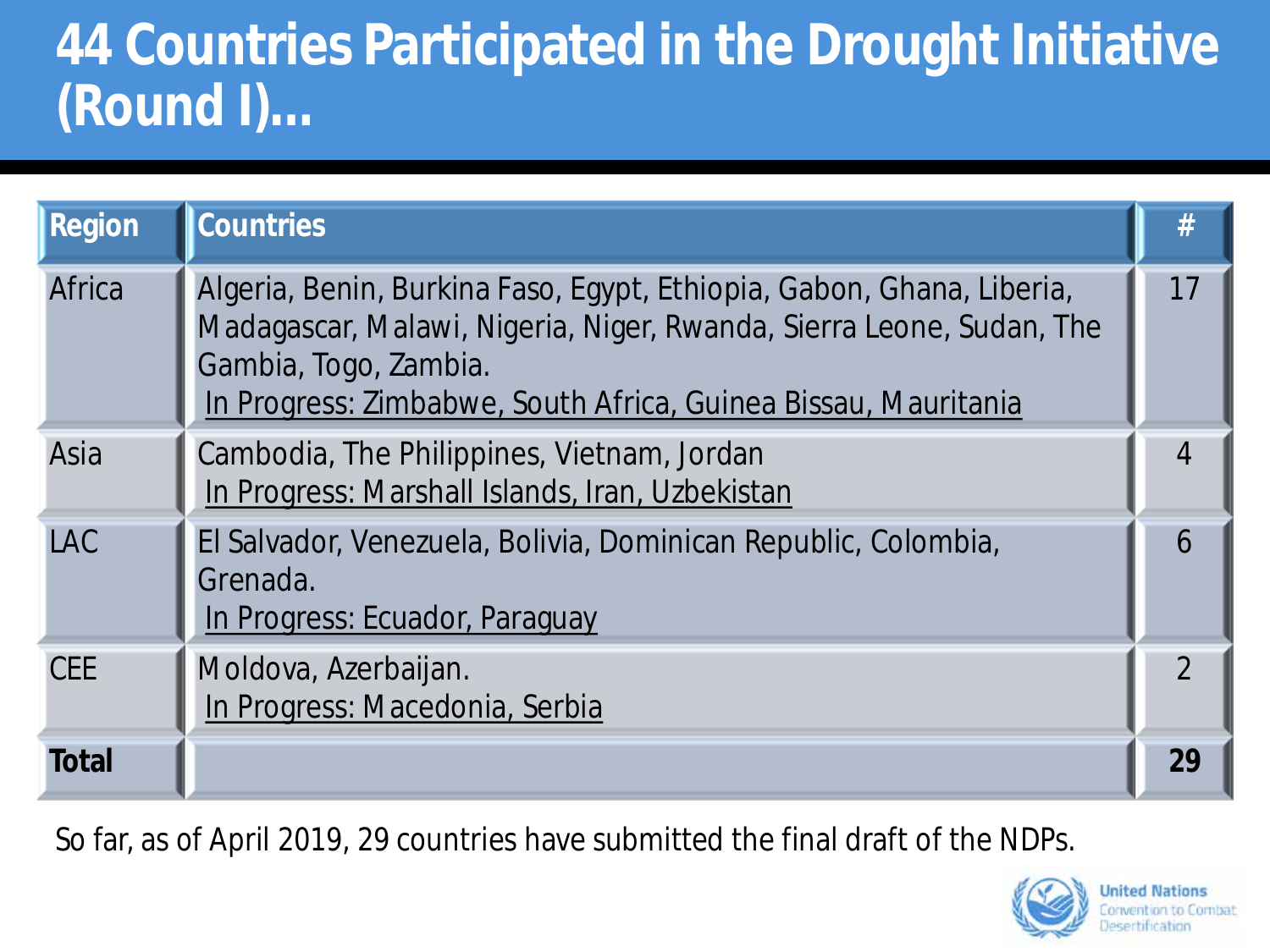| Region       | <b>Countries</b>                                                                                                           | #  |
|--------------|----------------------------------------------------------------------------------------------------------------------------|----|
| Africa       | Angola, Botswana, Burundi, Central African Republic, Cote<br>d'Ivoire, Eritrea, Eswatini, Mali, Namibia, Tanzania, Tunisia | 11 |
| Asia         | Iraq, Pakistan, Sri Lanka, Syria, Tajikistan, Turkmenistan                                                                 | 6  |
| <b>LAC</b>   | Argentina, Cuba, Guatemala, Guyana, Honduras, Perú                                                                         | 6  |
| <b>CEE</b>   | Bosnia and Herzegovina, Montenegro, Russia, Ukraine                                                                        | 4  |
| <b>Total</b> |                                                                                                                            | 27 |